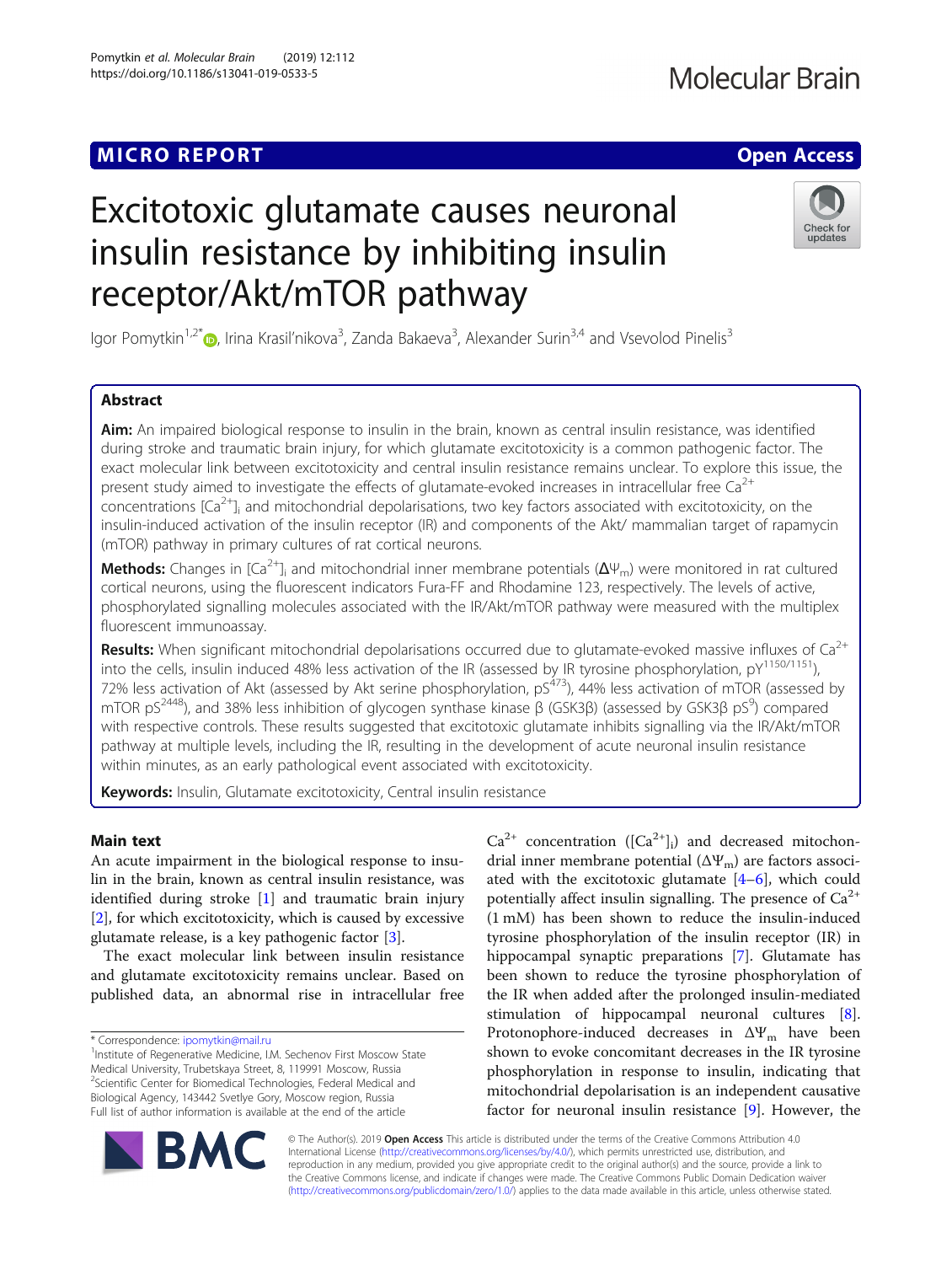<span id="page-1-0"></span>effects of glutamate-evoked changes in  $[Ca^{2+}]$ <sub>i</sub> and  $\Delta \Psi_m$ on the insulin-induced activation of the IR/Akt/mammalian target of rapamycin (mTOR) and glycogen synthase kinase (GSK)3β pathways have never been studied. Here, we investigated whether excitotoxic glutamate affects the insulin-induced phosphorylation of IR/Akt/mTOR pathway components during significant mitochondrial depolarisations caused by the massive influx of  $Ca^{2+}$  into the cells.

To determine the times during which glutamate induces significant mitochondrial depolarisation, rat cortical neurons were exposed to 100 μM glutamate and changes in  $\lbrack Ca^{2+}\rbrack_i$ , and  $\Delta \Psi_m$  were monitored for 30 min. Detailed methods for the preparation of primary cortical neuronal cultures and measuring  $[Ca<sup>2+</sup>]$ <sub>i</sub> and ΔΨ<sub>m</sub> are described in Additional file [1](#page-2-0). As expected, glutamate evoked a rapid increase in  $[Ca^{2+}]_i$ , followed by a decreased in  $\Delta \Psi_m$  in the cells (Fig. 1a and b, Additional file [2:](#page-2-0) Tables S3 and S4). After 30 min of glutamate exposure, the mean  $\lbrack Ca^{2+}\rbrack$  level increased by 2.4-fold above baseline ( $F_{148,8732} = 44.8$ ,  $P < 0.0001$ ), and the mean  $\Delta \Psi_{\text{m}}$ value significantly decreased by 1.6-fold below baseline  $(F<sub>148.8732</sub> = 182.8, P < 0.0001)$  (Fig. 1a-c, one-way analysis of variance [ANOVA] with repeated measures, followed



Fig. 1 Excitotoxic glutamate inhibits IR/Akt/mTOR pathwaya Dynamics of  $[Ca^{2+}]_i$  and b  $\Delta\Psi_m$  in single rat cortical neurons, loaded simultaneously with Fura-FF and Rh123 dyes and exposed to 100 μM glutamate. Grey lines represent sixty single neurons. Blue and red lines represent the respective means of  $[Ca^{2+}]$  and  $\Delta\Psi_m$ , averaged across sixty individual neurons at every time point. c Fura-FF and Rh123 fluorescence 30 min after the onset of glutamate exposure, expressed as the fold increase over baseline (at − 5 min). Data are the mean ± SEM from sixty neurons. \*\*\*\*P < 0.0001 compared to respective baselines (one-way ANOVA with repeated measures, followed by Tukey's post hoc test). d-g Levels of d IRβ pY<sup>1150/1151</sup>, e Akt pS<sup>473</sup>, f mTOR pS<sup>2448</sup>, and g GSK3β pS<sup>9</sup> in rat cortical neurons exposed to 0 nM (C) or 100 nM insulin for 15 min (I), 100 μM glutamate for 30 min g, or sequentially to 100 μM glutamate for 30 min and 100 nM insulin for 15 min (G + I). Bar graphs represent the levels of the phosphoproteins, normalised against respective total protein levels, in cell lysates and expressed as a percentage of levels in insulin-treated cells (group I). Each value represents the mean ± SEM from six independent cultures (cell populations obtained from twelve separate rats, two per culture).  $^{##P}$  < 0.001,  $^{###P}$  < 0.0001 compared with untreated control c; \*\*P < 0.01, \*\*\*P < 0.001, \*\*\*\*P < 0.0001 compared with insulin i (one-way ANOVA, followed by Tukey's post hoc test for multiple comparisons). h Scheme illustrating the inhibitory effects of glutamate on the insulin-induced activation of the IR/Akt/mTOR pathway.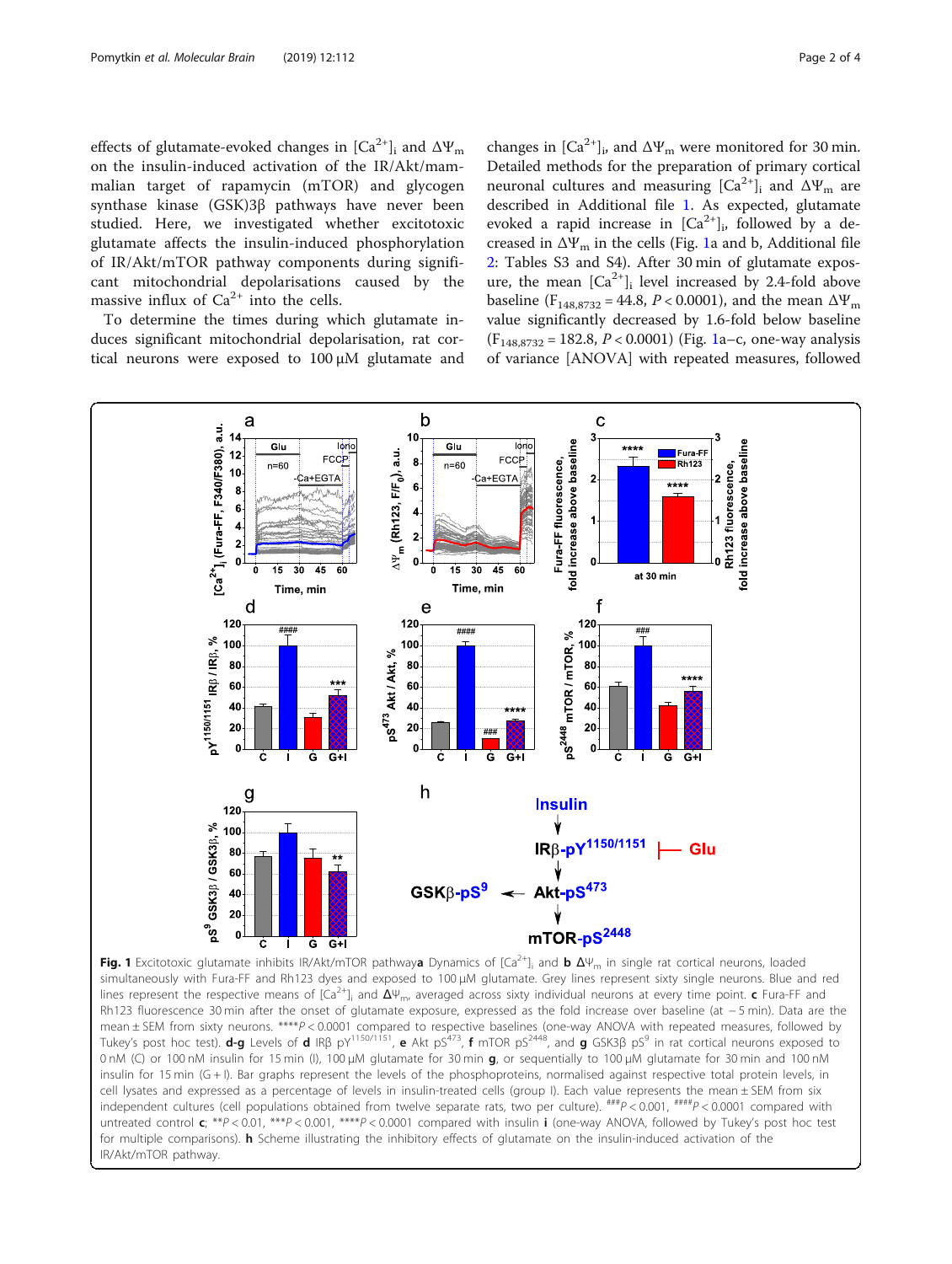<span id="page-2-0"></span>by Tukey's post hoc test). Therefore, the 30-min interval for glutamate exposure was selected for subsequent experiments.

Next, we investigated the effects of glutamate on the insulin-induced activation of signalling molecules in the IR/Akt/mTOR and GSK3β pathways. Rat cortical neuronal cultures were sequentially exposed to either 100 μM excitotoxic glutamate concentration or no glutamate for 30 min, then stimulated with 100 nM insulin for 15 min and lysed. The levels of the tyrosinephosphorylated IR β-subunit (IRβ  $pY^{1150/1151}$ ), the serine-phosphorylated Ser/Thr kinase Akt (Akt  $pS^{473}$ ), the serine-phosphorylated mammalian target of rapamycin (mTOR  $pS^{2448}$ ), and the serine-phosphorylated glycogen synthase kinase 3β (GSK3β pS $^9$ ) were measured in the cell lysates and normalised against the total levels of these proteins, as outlined in Additional file 1. A oneway ANOVA analysis revealed a significant difference between groups for IRβ pY<sup>1150/1151</sup> (Fig. [1d](#page-1-0), F<sub>3,20</sub> = 23.62,  $P < 0.0001$  $P < 0.0001$ ), Akt pS<sup>473</sup> (Fig. 1e, F<sub>3,20</sub> = 388.6,  $P < 0.0001$ ), mTOR  $pS^{2448}$  (Fig. [1f](#page-1-0),  $F_{3,20} = 19.69$ ,  $P < 0.0001$ ), and GSK3 $\beta$  pS<sup>9</sup> (Fig. [1](#page-1-0)g, F<sub>3,20</sub> = 4.48, P = 0.0146). Tukey's multiple comparisons test showed that insulin stimulation resulted in a significant increase in IR $\beta$  pY<sup>1150/1151</sup> (Fig. [1d](#page-1-0),  $P < 0.0001$  $P < 0.0001$ ), Akt pS<sup>473</sup> (Fig. 1e,  $P < 0.0001$ ), and mTOR  $pS^{2448}$  (Fig. [1f](#page-1-0),  $P < 0.001$ ) levels compared with their respective controls (Additional file 1: Tables S1 and S2). In the glutamate pre-treated neurons, insulin induced 48% less IR phosphorylation at  $pY^{1150/1151}$  (Fig. [1d](#page-1-0),  $P < 0.001$ ), 72% less Akt phosphorylation at  $pS<sup>473</sup>$ (Fig. [1e](#page-1-0),  $P < 0.0001$ ), 44% less mTOR phosphorylation at  $pS^{2448}$  (Fig. [1f](#page-1-0), P < 0.0001), and 38% less GSK3 $\beta$  phos-phorylation at pS<sup>9</sup> (Fig. [1g](#page-1-0),  $P < 0.01$ ) compared with nonglutamate treated controls. Neuronal IR becomes fully active following autophosphorylation at  $Y^{1150/1151}$  [[10](#page-3-0)], which triggers downstream signalling via the Akt/mTOR and GSK3β pathways. The serine-phosphorylation of Akt at  $S^{473}$  [\[11\]](#page-3-0) and mTOR at  $S^{2448}$  [\[12\]](#page-3-0) are crucial for their activation, whereas the serine-phosphorylation of GSK3β at  $S^9$  [\[13\]](#page-3-0) leads to its inhibition. Therefore, our results suggested that excitotoxic glutamate inhibits insulininduced IR activation and the downstream IR/Akt/mTOR signalling pathway (Fig. [1h](#page-1-0)).

The primary finding of the present study was that excitotoxic glutamate inhibits the IR/Akt/mTOR pathway, resulting in the development of acute neuronal insulin resistance during periods of significant mitochondrial depolarisation caused by glutamate-evoked massive influxes of  $Ca^{2+}$ . This rapid loss of neuronal insulin sensitivity appears to be one of the earliest pathological events associated with glutamate excitotoxicity. These results are in complete agreement with our previous findings that mitochondria control IR autophosphorylation in neurons and that mitochondrial

depolarisation causes the loss of insulin sensitivity during the IR autophosphorylation stage  $[9, 14]$  $[9, 14]$  $[9, 14]$  $[9, 14]$ . Recently we showed that pre-treatment with insulin prevents the glutamate-evoked increases in  $[Ca^{2+}]$ <sub>i</sub> and decreases in  $\Delta \Psi_{\rm m}$ , protecting rat cortical neurons against excitotoxicity [[15\]](#page-3-0). The glutamate effect and the protective effects of insulin were both completely abrogated by MK 801, an inhibitor of  $Ca^{2+}$  influx, via the N-methyl-D-aspartate (NMDA) receptor and the plasmalemmal  $Na^+/Ca^{2+}$  exchanger operating in reverse mode [\[15\]](#page-3-0). Collectively, these findings suggested that the modulation of intracellular  $Ca^{2+}$  levels plays a critical role in negative crosstalk between insulin and glutamate signalling during excitotoxicity. Glutamate induces an increase in  $[Ca^{2+}]_i$ and a decrease in  $\Delta \Psi_{\rm m}$ , which inhibit IR activation. In turn, insulin prevents the glutamate-evoked rise in  $[Ca^{2+}]$ <sub>i</sub> and mitochondrial depolarisation, protecting against excitotoxicity.

In conclusion, this study showed that glutamate excitotoxicity is causative for central insulin resistance and may induce the acute loss of insulin signalling within minutes under mitochondrial depolarisation conditions. Therefore, the use of agents designed to prevent mitochondrial depolarisation may be a reasonable approach to the treatment of acute neuronal insulin resistance during excitotoxicity.

#### Supplementary information

Supplementary information accompanies this paper at [https://doi.org/10.](https://doi.org/10.1186/s13041-019-0533-5) [1186/s13041-019-0533-5.](https://doi.org/10.1186/s13041-019-0533-5)

Additional file 1: Figure S1. Representative images of fluorescence staining of cell culture on (A) DAPI, (B) GFAP, (C) bIIITubulin, and (D) Merge, scalebar 100 μm. (A), Table S1. Raw data of phosphoproteins measurements in cell lysates, Table S2. Results of statistical analysis.

Additional file 2: Table S3. Raw data of [Ca2+]i (Fura-FF f340/f380 fluorescence) measurements.

#### Abbreviations

 $[Ca^{2+}]_i$ : Intracellular free Ca<sup>2+</sup> concentration; Akt: The Ser/Thr kinase Akt ANOVA: analysis of variance; GSK3β: The glycogen synthase kinase 3β; IR: Insulin receptor; IRβ: Insulin receptor β-subunit; mTOR: The mammalian target of rapamycin;  $\Delta \Psi_m$ : Mitochondrial inner membrane potential

#### Acknowledgements

Not applicable.

#### Authors' contributions

IK, AS, VP, and IP conceived and designed the experiments. IP wrote the article. IK and ZB performed experiments. IK, VP, and IP analyzed the data. All authors read and approved the final manuscript.

#### Funding

This work was supported by Russian Ministry of Health, the project N. АААА-А19–119012590191-3.

#### Availability of data and materials

All data are available in the Additional file 1 and Additional file 2.